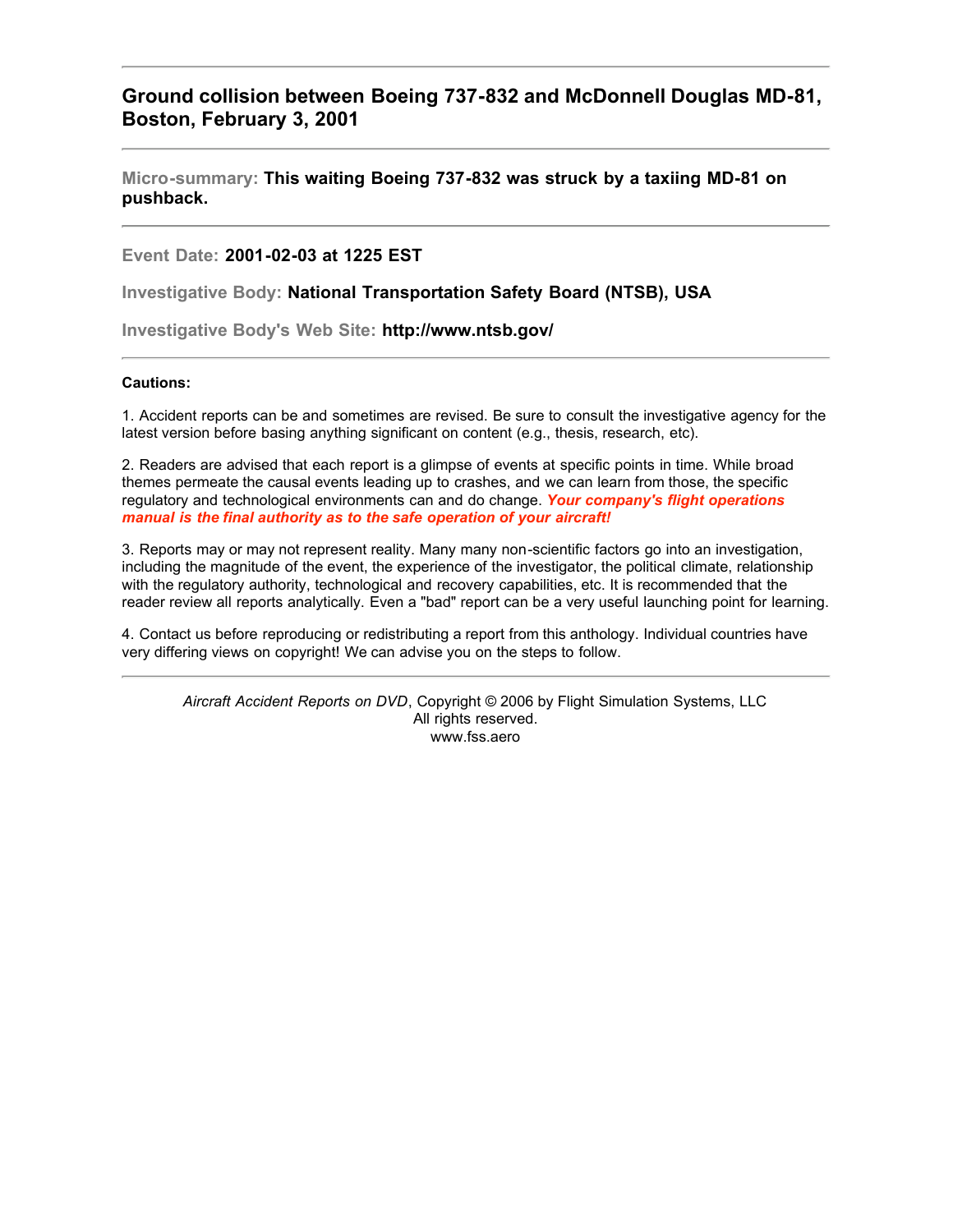| <b>NANSP</b><br>National Transportation Safety Board                                                                                                                                                                                                                                                                                                                                                                                                                                                                                                                                                                                                                                                                                                                                                                                                                                                                                                                                                                                                                                                                                                                                                                                                                                                                                                                                                                                                                                                                                                                                                                                                                                                                                                                                                                                                                                                                                                                                                                                                                                                                                                                                                                                                                                                                                                                                                                                                                                                                                                                                                                                                                                                                                                                                                                   |              |  | NTSB ID: NYC01LA075A        |                                  | Aircraft Registration Number: N3735D |                       |  |  |  |  |
|------------------------------------------------------------------------------------------------------------------------------------------------------------------------------------------------------------------------------------------------------------------------------------------------------------------------------------------------------------------------------------------------------------------------------------------------------------------------------------------------------------------------------------------------------------------------------------------------------------------------------------------------------------------------------------------------------------------------------------------------------------------------------------------------------------------------------------------------------------------------------------------------------------------------------------------------------------------------------------------------------------------------------------------------------------------------------------------------------------------------------------------------------------------------------------------------------------------------------------------------------------------------------------------------------------------------------------------------------------------------------------------------------------------------------------------------------------------------------------------------------------------------------------------------------------------------------------------------------------------------------------------------------------------------------------------------------------------------------------------------------------------------------------------------------------------------------------------------------------------------------------------------------------------------------------------------------------------------------------------------------------------------------------------------------------------------------------------------------------------------------------------------------------------------------------------------------------------------------------------------------------------------------------------------------------------------------------------------------------------------------------------------------------------------------------------------------------------------------------------------------------------------------------------------------------------------------------------------------------------------------------------------------------------------------------------------------------------------------------------------------------------------------------------------------------------------|--------------|--|-----------------------------|----------------------------------|--------------------------------------|-----------------------|--|--|--|--|
| <b>FACTUAL REPORT</b>                                                                                                                                                                                                                                                                                                                                                                                                                                                                                                                                                                                                                                                                                                                                                                                                                                                                                                                                                                                                                                                                                                                                                                                                                                                                                                                                                                                                                                                                                                                                                                                                                                                                                                                                                                                                                                                                                                                                                                                                                                                                                                                                                                                                                                                                                                                                                                                                                                                                                                                                                                                                                                                                                                                                                                                                  |              |  | Occurrence Date: 02/03/2001 |                                  | Most Critical Injury: None           |                       |  |  |  |  |
| ÁVIATION                                                                                                                                                                                                                                                                                                                                                                                                                                                                                                                                                                                                                                                                                                                                                                                                                                                                                                                                                                                                                                                                                                                                                                                                                                                                                                                                                                                                                                                                                                                                                                                                                                                                                                                                                                                                                                                                                                                                                                                                                                                                                                                                                                                                                                                                                                                                                                                                                                                                                                                                                                                                                                                                                                                                                                                                               |              |  | Occurrence Type: Accident   |                                  |                                      | Investigated By: NTSB |  |  |  |  |
| Location/Time                                                                                                                                                                                                                                                                                                                                                                                                                                                                                                                                                                                                                                                                                                                                                                                                                                                                                                                                                                                                                                                                                                                                                                                                                                                                                                                                                                                                                                                                                                                                                                                                                                                                                                                                                                                                                                                                                                                                                                                                                                                                                                                                                                                                                                                                                                                                                                                                                                                                                                                                                                                                                                                                                                                                                                                                          |              |  |                             |                                  |                                      |                       |  |  |  |  |
| Nearest City/Place                                                                                                                                                                                                                                                                                                                                                                                                                                                                                                                                                                                                                                                                                                                                                                                                                                                                                                                                                                                                                                                                                                                                                                                                                                                                                                                                                                                                                                                                                                                                                                                                                                                                                                                                                                                                                                                                                                                                                                                                                                                                                                                                                                                                                                                                                                                                                                                                                                                                                                                                                                                                                                                                                                                                                                                                     | <b>State</b> |  | Zip Code                    | <b>Local Time</b>                | Time Zone                            |                       |  |  |  |  |
| <b>Boston</b>                                                                                                                                                                                                                                                                                                                                                                                                                                                                                                                                                                                                                                                                                                                                                                                                                                                                                                                                                                                                                                                                                                                                                                                                                                                                                                                                                                                                                                                                                                                                                                                                                                                                                                                                                                                                                                                                                                                                                                                                                                                                                                                                                                                                                                                                                                                                                                                                                                                                                                                                                                                                                                                                                                                                                                                                          | MA           |  | 02128                       | 1225                             | <b>EST</b>                           |                       |  |  |  |  |
| Distance From Landing Facility:<br>Direction From Airport:<br>Airport Proximity: On Airport                                                                                                                                                                                                                                                                                                                                                                                                                                                                                                                                                                                                                                                                                                                                                                                                                                                                                                                                                                                                                                                                                                                                                                                                                                                                                                                                                                                                                                                                                                                                                                                                                                                                                                                                                                                                                                                                                                                                                                                                                                                                                                                                                                                                                                                                                                                                                                                                                                                                                                                                                                                                                                                                                                                            |              |  |                             |                                  |                                      |                       |  |  |  |  |
| <b>Aircraft Information Summary</b>                                                                                                                                                                                                                                                                                                                                                                                                                                                                                                                                                                                                                                                                                                                                                                                                                                                                                                                                                                                                                                                                                                                                                                                                                                                                                                                                                                                                                                                                                                                                                                                                                                                                                                                                                                                                                                                                                                                                                                                                                                                                                                                                                                                                                                                                                                                                                                                                                                                                                                                                                                                                                                                                                                                                                                                    |              |  |                             |                                  |                                      |                       |  |  |  |  |
| Aircraft Manufacturer                                                                                                                                                                                                                                                                                                                                                                                                                                                                                                                                                                                                                                                                                                                                                                                                                                                                                                                                                                                                                                                                                                                                                                                                                                                                                                                                                                                                                                                                                                                                                                                                                                                                                                                                                                                                                                                                                                                                                                                                                                                                                                                                                                                                                                                                                                                                                                                                                                                                                                                                                                                                                                                                                                                                                                                                  |              |  | Model/Series                |                                  |                                      | Type of Aircraft      |  |  |  |  |
| Boeing                                                                                                                                                                                                                                                                                                                                                                                                                                                                                                                                                                                                                                                                                                                                                                                                                                                                                                                                                                                                                                                                                                                                                                                                                                                                                                                                                                                                                                                                                                                                                                                                                                                                                                                                                                                                                                                                                                                                                                                                                                                                                                                                                                                                                                                                                                                                                                                                                                                                                                                                                                                                                                                                                                                                                                                                                 |              |  | B-737-832                   |                                  |                                      | Airplane              |  |  |  |  |
| Sightseeing Flight: No                                                                                                                                                                                                                                                                                                                                                                                                                                                                                                                                                                                                                                                                                                                                                                                                                                                                                                                                                                                                                                                                                                                                                                                                                                                                                                                                                                                                                                                                                                                                                                                                                                                                                                                                                                                                                                                                                                                                                                                                                                                                                                                                                                                                                                                                                                                                                                                                                                                                                                                                                                                                                                                                                                                                                                                                 |              |  |                             | Air Medical Transport Flight: No |                                      |                       |  |  |  |  |
| Narrative                                                                                                                                                                                                                                                                                                                                                                                                                                                                                                                                                                                                                                                                                                                                                                                                                                                                                                                                                                                                                                                                                                                                                                                                                                                                                                                                                                                                                                                                                                                                                                                                                                                                                                                                                                                                                                                                                                                                                                                                                                                                                                                                                                                                                                                                                                                                                                                                                                                                                                                                                                                                                                                                                                                                                                                                              |              |  |                             |                                  |                                      |                       |  |  |  |  |
| Brief narrative statement of facts, conditions and circumstances pertinent to the accident/incident:<br>On February 3, 2001, about 1225 eastern standard time, a Boeing 737-832, N3735D, operated by Delta<br>Airlines Inc., as flight 2276, was substantially damaged when it was struck by another airplane,<br>while standing at the General Edward Lawrence Logan International Airport, Boston, Massachusetts.<br>The other airplane, a McDonnell Douglas MD-81, N802US, operated by US Airways as flight 1215,<br>sustained minor damage.<br>None of the 6 crewmembers and 25 passengers aboard the Boeing were<br>injured, nor were any of the 6 crewmembers and 98 passengers onboard the McDonnell Douglas.<br>Visual meteorological conditions prevailed at the time of the accident. The Boeing had arrived on<br>an instrument rules flight plan from the La Guardia Airport, Flushing, New York, and the McDonnell<br>Douglas had an instrument rules flight plan on file to Pittsburgh International Airport,<br>Pittsburgh, Pennsylvania. The scheduled passenger flights were conducted under 14 CFR Part 121.<br>According to the captain of the Boeing, he was taxiing the airplane to Shuttle Gate 4, and had<br>turned the airplane towards the gate to line up with the jetway. The captain then stopped the<br>airplane on the yellow lead-in taxi line about 150 feet short of the jetway to await wing-walkers.<br>A wing-walker soon arrived and instructed the flightcrew to remain stationary. As the airplane<br>remained stopped, the flightcrew felt a shudder and vibration throughout the airplane. After being<br>advised that his airplane had been struck by another airplane, the captain taxied to the jetway<br>uneventfully and parked.<br>A flight attendant who witnessed the accident from Shuttle Gate 5, stated she observed the Boeing<br>being stopped by a marshalling agent as it approached Gate 4, to await wing walkers. The flight<br>attendant then looked out the window and observed a US Airways MD-81 being pushed back. A<br>wing-walker, who was located off the right side of the MD-81, began to run towards the tug pushing<br>back the airplane, signaling an emergency stop. The tug operator did not appear to respond and the<br>MD-81's tail struck the Boeing.<br>The tug operator for the MD-81 stated that he began to start the pushback once he observed the<br>Boeing pass by. During the pushback the tug operator was "watching the nosewheel and tow bar," and<br>was distracted by other vehicle movements. The tug operator also lost sight of the Boeing at that<br>time.<br>Damage reported by the operators included vertical stabilizer and rudder damage to the Boeing 737,<br>and right horizontal stabilizer damage to the MD-81. |              |  |                             |                                  |                                      |                       |  |  |  |  |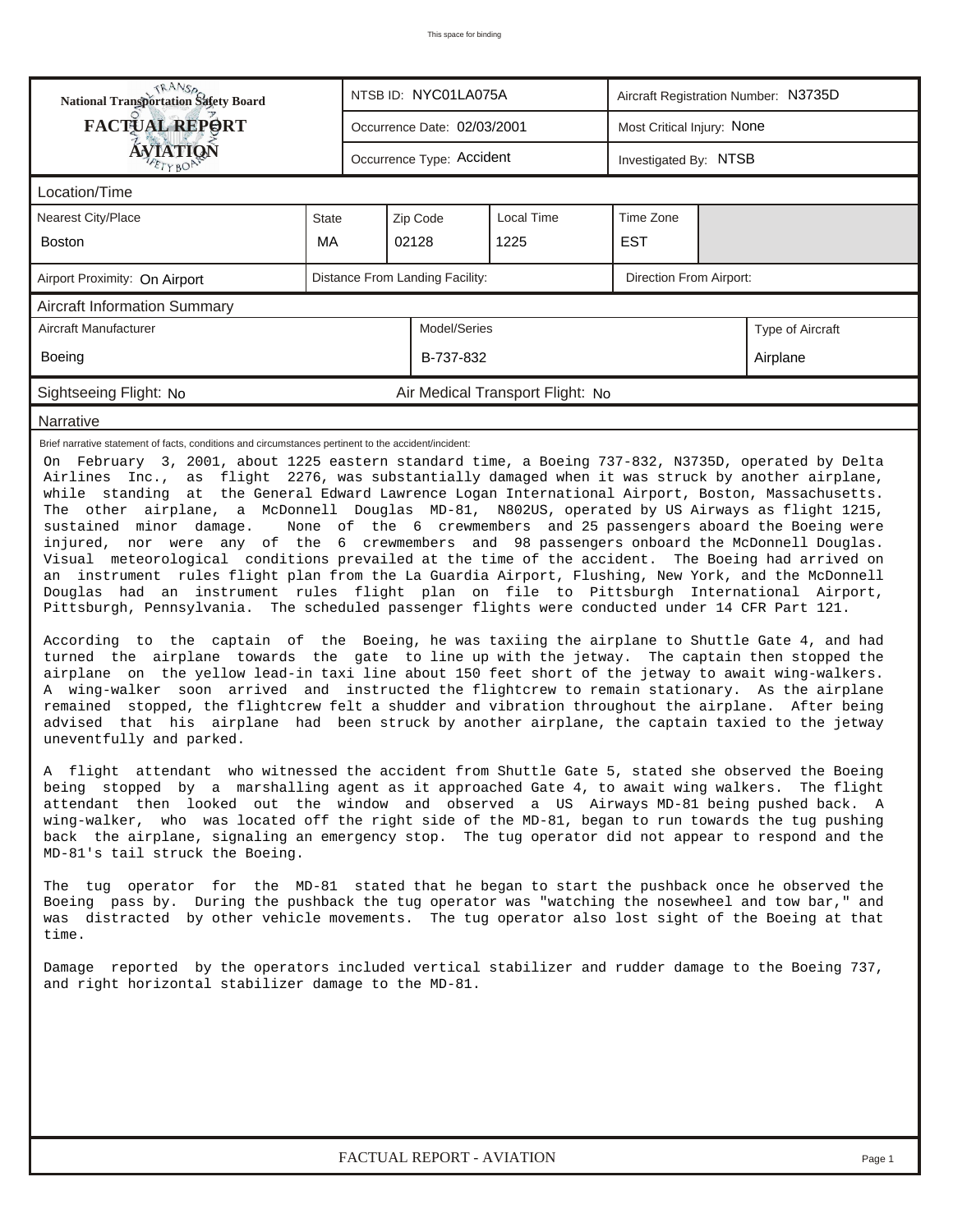| <b>National Transportation Safety Board</b>                                                             |                                                                                       |            |                                    |                                                  |  | NTSB ID: NYC01LA075A |             |                                  |               |               |                           |  |
|---------------------------------------------------------------------------------------------------------|---------------------------------------------------------------------------------------|------------|------------------------------------|--------------------------------------------------|--|----------------------|-------------|----------------------------------|---------------|---------------|---------------------------|--|
| <b>FACTUAL REPORT</b>                                                                                   |                                                                                       |            | Occurrence Date: 02/03/2001        |                                                  |  |                      |             |                                  |               |               |                           |  |
| <b>AVIATION</b>                                                                                         |                                                                                       |            | Occurrence Type: Accident          |                                                  |  |                      |             |                                  |               |               |                           |  |
| Landing Facility/Approach Information                                                                   |                                                                                       |            |                                    |                                                  |  |                      |             |                                  |               |               |                           |  |
| <b>Airport Name</b><br>Airport ID:                                                                      |                                                                                       |            |                                    | <b>Airport Elevation</b>                         |  |                      | Runway Used |                                  | Runway Length |               | Runway Width              |  |
| Logan International Airport                                                                             |                                                                                       | <b>BOS</b> |                                    | 20 Ft. MSL                                       |  |                      |             |                                  |               |               |                           |  |
| Runway Surface Type: Unknown                                                                            |                                                                                       |            |                                    |                                                  |  |                      |             |                                  |               |               |                           |  |
| Runway Surface Condition: Unknown                                                                       |                                                                                       |            |                                    |                                                  |  |                      |             |                                  |               |               |                           |  |
| Type Instrument Approach: Unknown                                                                       |                                                                                       |            |                                    |                                                  |  |                      |             |                                  |               |               |                           |  |
| VFR Approach/Landing: Unknown                                                                           |                                                                                       |            |                                    |                                                  |  |                      |             |                                  |               |               |                           |  |
| Aircraft Information                                                                                    |                                                                                       |            |                                    |                                                  |  |                      |             |                                  |               |               |                           |  |
| Aircraft Manufacturer<br>Boeing                                                                         |                                                                                       |            | Model/Series<br>B-737-832<br>30381 |                                                  |  |                      |             |                                  |               | Serial Number |                           |  |
| Airworthiness Certificate(s): Transport                                                                 |                                                                                       |            |                                    |                                                  |  |                      |             |                                  |               |               |                           |  |
| Landing Gear Type: Retractable - Tricycle                                                               |                                                                                       |            |                                    |                                                  |  |                      |             |                                  |               |               |                           |  |
| Homebuilt Aircraft? No                                                                                  | Certified Max Gross Wt.<br>Number of Engines: 2<br>173000 LBS<br>Number of Seats: 162 |            |                                    |                                                  |  |                      |             |                                  |               |               |                           |  |
| Engine Type:<br>Turbo Fan                                                                               |                                                                                       |            |                                    | Engine Manufacturer:<br><b>CFM</b> International |  |                      |             | Model/Series:<br><b>CFM56-7B</b> |               |               | Rated Power:<br>24000 LBS |  |
| - Aircraft Inspection Information                                                                       |                                                                                       |            |                                    |                                                  |  |                      |             |                                  |               |               |                           |  |
| Airframe Total Time<br>Type of Last Inspection<br>Date of Last Inspection<br>Time Since Last Inspection |                                                                                       |            |                                    |                                                  |  |                      |             |                                  |               |               |                           |  |
| <b>Continuous Airworthiness</b>                                                                         |                                                                                       |            |                                    | 01/2001                                          |  |                      |             |                                  | Hours         |               | 276 Hours                 |  |
| - Emergency Locator Transmitter (ELT) Information                                                       |                                                                                       |            |                                    |                                                  |  |                      |             |                                  |               |               |                           |  |
| ELT Installed? No                                                                                       | <b>ELT Operated?</b><br>ELT Aided in Locating Accident Site?                          |            |                                    |                                                  |  |                      |             |                                  |               |               |                           |  |
| Owner/Operator Information                                                                              |                                                                                       |            |                                    |                                                  |  |                      |             |                                  |               |               |                           |  |
| <b>Street Address</b><br>Registered Aircraft Owner<br>Hartsfield Atlanta Airport                        |                                                                                       |            |                                    |                                                  |  |                      |             |                                  |               |               |                           |  |
| <b>DELTA AIR LINES INC</b>                                                                              |                                                                                       |            | City                               |                                                  |  |                      |             |                                  |               | <b>State</b>  | Zip Code                  |  |
| 30320<br>Atlanta<br>GA                                                                                  |                                                                                       |            |                                    |                                                  |  |                      |             |                                  |               |               |                           |  |
| <b>Street Address</b><br><b>Operator of Aircraft</b><br>Same as Reg'd Aircraft Owner                    |                                                                                       |            |                                    |                                                  |  |                      |             |                                  |               |               |                           |  |
| Same as Reg'd Aircraft Owner                                                                            |                                                                                       |            |                                    | City                                             |  |                      |             |                                  |               |               | Zip Code                  |  |
| Operator Designator Code: DALA<br>Operator Does Business As: Delta Airlines                             |                                                                                       |            |                                    |                                                  |  |                      |             |                                  |               |               |                           |  |
| - Type of U.S. Certificate(s) Held:                                                                     |                                                                                       |            |                                    |                                                  |  |                      |             |                                  |               |               |                           |  |
| Air Carrier Operating Certificate(s): Flag Carrier/Domestic                                             |                                                                                       |            |                                    |                                                  |  |                      |             |                                  |               |               |                           |  |
| Operating Certificate:<br>Operator Certificate:                                                         |                                                                                       |            |                                    |                                                  |  |                      |             |                                  |               |               |                           |  |
| Regulation Flight Conducted Under: Part 121: Air Carrier                                                |                                                                                       |            |                                    |                                                  |  |                      |             |                                  |               |               |                           |  |
| Type of Flight Operation Conducted: Scheduled; Domestic; Passenger Only                                 |                                                                                       |            |                                    |                                                  |  |                      |             |                                  |               |               |                           |  |
| FACTUAL REPORT - AVIATION<br>Page 2                                                                     |                                                                                       |            |                                    |                                                  |  |                      |             |                                  |               |               |                           |  |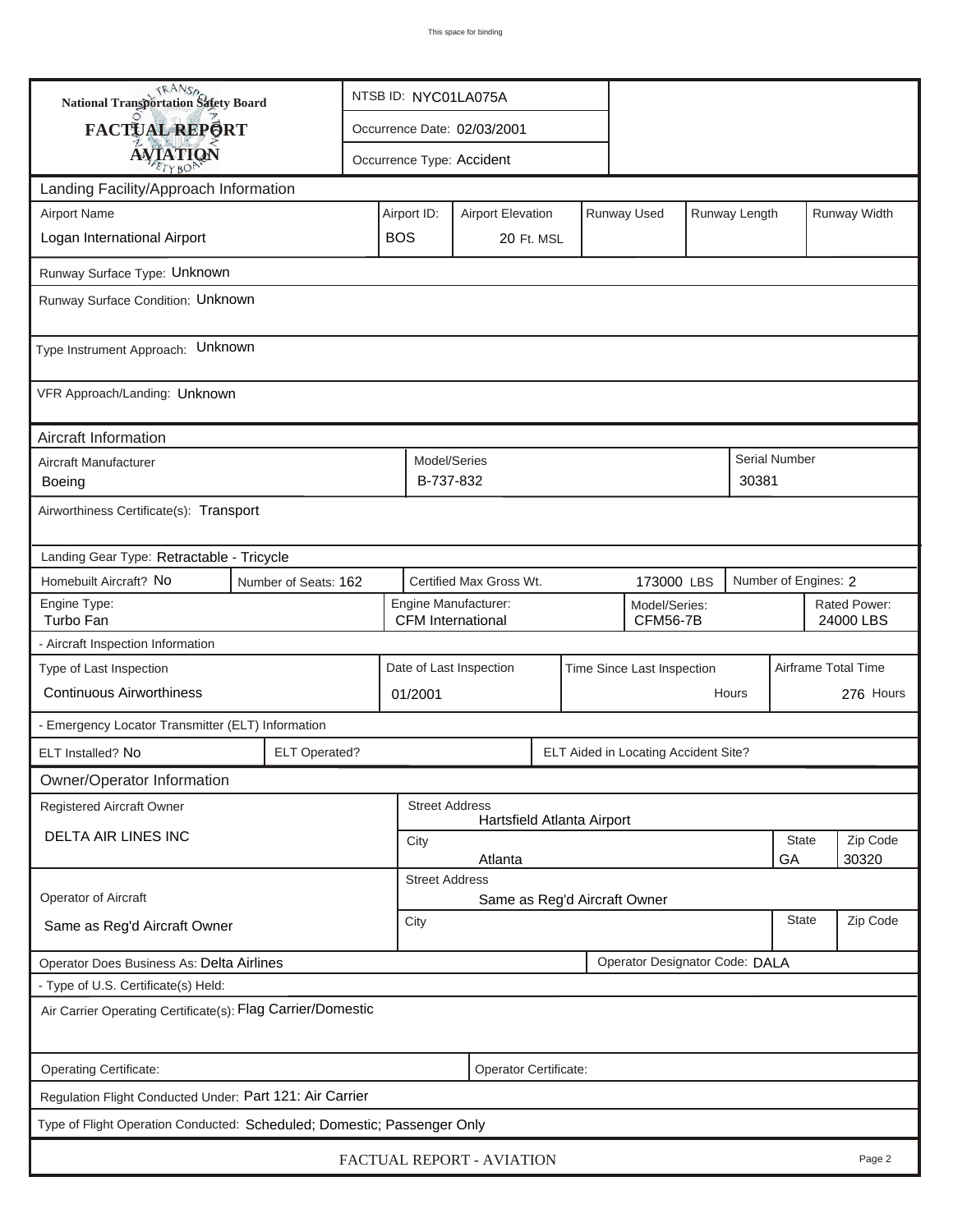|                                                                                                      | <b>National Transportation Safety Board</b><br>NTSB ID: NYC01LA075A |         |                        |                                                      |                             |                 |            |            |                                         |            |              |        |                                    |     |
|------------------------------------------------------------------------------------------------------|---------------------------------------------------------------------|---------|------------------------|------------------------------------------------------|-----------------------------|-----------------|------------|------------|-----------------------------------------|------------|--------------|--------|------------------------------------|-----|
|                                                                                                      | FACTUAL REPORT                                                      |         |                        |                                                      | Occurrence Date: 02/03/2001 |                 |            |            |                                         |            |              |        |                                    |     |
|                                                                                                      |                                                                     |         |                        |                                                      |                             |                 |            |            |                                         |            |              |        |                                    |     |
|                                                                                                      | <b>AVIATION</b><br>Occurrence Type: Accident                        |         |                        |                                                      |                             |                 |            |            |                                         |            |              |        |                                    |     |
|                                                                                                      | <b>First Pilot Information</b>                                      |         |                        |                                                      |                             |                 |            |            |                                         |            |              |        |                                    |     |
| Name                                                                                                 |                                                                     |         | City                   |                                                      |                             |                 |            |            |                                         |            | <b>State</b> |        | Date of Birth                      | Age |
| On File                                                                                              |                                                                     |         |                        |                                                      | On File<br>On File          |                 |            |            |                                         |            |              |        |                                    | 50  |
| Certificate Number: On File<br>Seat Occupied: Left<br>Principal Profession: Civilian Pilot<br>Sex: M |                                                                     |         |                        |                                                      |                             |                 |            |            |                                         |            |              |        |                                    |     |
| Airline Transport<br>Certificate(s):                                                                 |                                                                     |         |                        |                                                      |                             |                 |            |            |                                         |            |              |        |                                    |     |
| Airplane Rating(s):<br>Multi-engine Land; Single-engine Land                                         |                                                                     |         |                        |                                                      |                             |                 |            |            |                                         |            |              |        |                                    |     |
|                                                                                                      | Rotorcraft/Glider/LTA: None                                         |         |                        |                                                      |                             |                 |            |            |                                         |            |              |        |                                    |     |
|                                                                                                      |                                                                     |         |                        |                                                      |                             |                 |            |            |                                         |            |              |        |                                    |     |
| Instrument Rating(s): Airplane<br>None<br>Instructor Rating(s):                                      |                                                                     |         |                        |                                                      |                             |                 |            |            |                                         |            |              |        |                                    |     |
|                                                                                                      | Type Rating/Endorsement for Accident/Incident Aircraft? Yes         |         |                        |                                                      |                             |                 |            |            | Current Biennial Flight Review? 01/2001 |            |              |        |                                    |     |
|                                                                                                      | Medical Cert.: Class 1                                              |         |                        | Medical Cert. Status: Valid Medical--no waivers/lim. |                             |                 |            |            |                                         |            |              |        | Date of Last Medical Exam: 01/2001 |     |
|                                                                                                      |                                                                     |         |                        |                                                      |                             |                 |            |            |                                         |            |              |        |                                    |     |
| - Flight Time Matrix                                                                                 |                                                                     | All A/C | This Make<br>and Model | Airplane<br>Single Engine                            | Airplane<br>Mult-Engine     | Night<br>Actual |            | Instrument | Simulated                               | Rotorcraft |              | Glider | Lighter<br>Than Air                |     |
| <b>Total Time</b>                                                                                    |                                                                     | 7443    | 110                    |                                                      |                             |                 |            |            |                                         |            |              |        |                                    |     |
|                                                                                                      | Pilot In Command(PIC)                                               |         |                        |                                                      |                             |                 |            |            |                                         |            |              |        |                                    |     |
| Instructor                                                                                           |                                                                     |         |                        |                                                      |                             |                 |            |            |                                         |            |              |        |                                    |     |
| Last 90 Days<br>Last 30 Days                                                                         |                                                                     | 28      | 28                     |                                                      |                             |                 |            |            |                                         |            |              |        |                                    |     |
| Last 24 Hours                                                                                        |                                                                     | 11      | 11                     |                                                      |                             |                 |            |            |                                         |            |              |        |                                    |     |
|                                                                                                      | Seatbelt Used? Yes                                                  |         |                        | Shoulder Harness Used? Yes                           | Toxicology Performed? No    |                 |            |            |                                         |            |              |        | Second Pilot? Yes                  |     |
|                                                                                                      |                                                                     |         |                        |                                                      |                             |                 |            |            |                                         |            |              |        |                                    |     |
| Flight Plan/Itinerary                                                                                |                                                                     |         |                        |                                                      |                             |                 |            |            |                                         |            |              |        |                                    |     |
| Type of Flight Plan Filed: IFR                                                                       |                                                                     |         |                        |                                                      |                             |                 |            |            |                                         |            |              |        |                                    |     |
| Departure Point<br>Departure Time<br>Time Zone<br><b>State</b><br>Airport Identifier                 |                                                                     |         |                        |                                                      |                             |                 |            |            |                                         |            |              |        |                                    |     |
| Washington                                                                                           |                                                                     |         |                        |                                                      |                             | DC              | <b>DCA</b> |            | 1100                                    |            |              |        |                                    |     |
| Destination<br>Airport Identifier<br>State                                                           |                                                                     |         |                        |                                                      |                             |                 |            |            |                                         |            |              |        |                                    |     |
| <b>BOS</b><br>Same as Accident/Incident Location                                                     |                                                                     |         |                        |                                                      |                             |                 |            |            |                                         |            |              |        |                                    |     |
| Type of Clearance: None                                                                              |                                                                     |         |                        |                                                      |                             |                 |            |            |                                         |            |              |        |                                    |     |
| Class B<br>Type of Airspace:                                                                         |                                                                     |         |                        |                                                      |                             |                 |            |            |                                         |            |              |        |                                    |     |
| <b>Weather Information</b>                                                                           |                                                                     |         |                        |                                                      |                             |                 |            |            |                                         |            |              |        |                                    |     |
| Source of Briefing:<br>Unknown                                                                       |                                                                     |         |                        |                                                      |                             |                 |            |            |                                         |            |              |        |                                    |     |
|                                                                                                      | Method of Briefing: Unknown                                         |         |                        |                                                      |                             |                 |            |            |                                         |            |              |        |                                    |     |
| FACTUAL REPORT - AVIATION<br>Page 3                                                                  |                                                                     |         |                        |                                                      |                             |                 |            |            |                                         |            |              |        |                                    |     |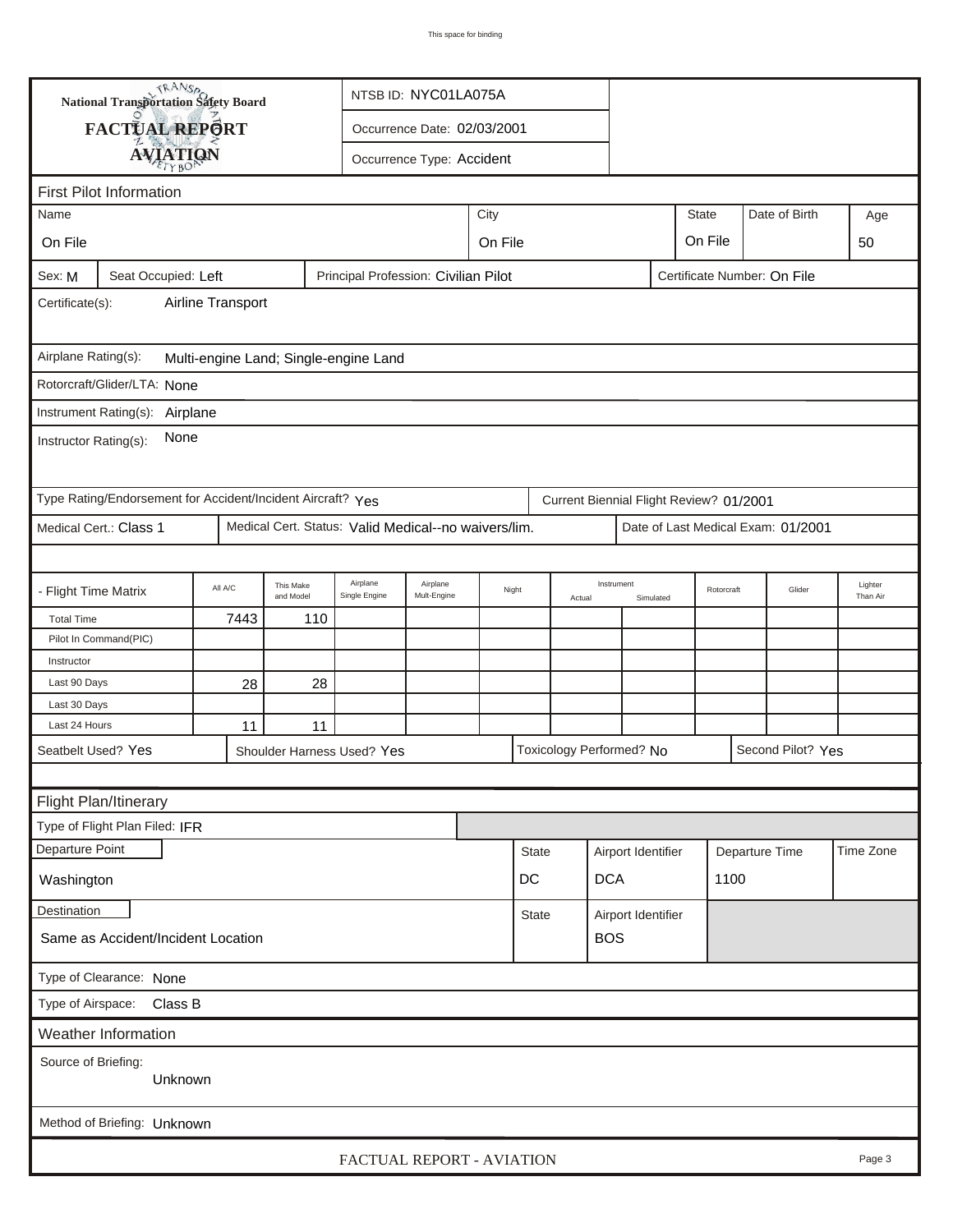| FACTUAL REPORT<br>Occurrence Date: 02/03/2001<br><b>AVIATION</b><br>Occurrence Type: Accident<br>Weather Information<br>WOF ID<br><b>Observation Time</b><br>Time Zone<br><b>WOF Elevation</b><br>WOF Distance From Accident Site<br>Direction From Accident Site<br><b>EST</b><br><b>BOS</b><br>1354<br>20 Ft. MSL<br><b>NM</b><br>Sky/Lowest Cloud Condition: Clear<br>Ft. AGL<br>Condition of Light: Day<br>Ft. AGL<br>Lowest Ceiling: None<br>Visibility:<br>10<br><b>SM</b><br>Altimeter:<br>30.04<br>$1^{\circ}C$<br>Dew Point:<br>-10 $\degree$ C<br>Wind Direction: 300<br>Temperature:<br>Density Altitude:<br>Wind Speed: 14<br>Gusts: 19<br>Weather Condtions at Accident Site: Visual Conditions<br>Visibility (RVR):<br>Visibility (RVV)<br>Ft.<br><b>SM</b><br>Intensity of Precipitation:<br>Restrictions to Visibility: None<br>None<br>Type of Precipitation:<br>Accident Information<br>Aircraft Damage: Substantial<br>Aircraft Fire:<br>Aircraft Explosion<br>Classification:<br>- Injury Summary Matrix<br><b>TOTAL</b><br>Fatal<br>Serious<br>Minor<br>None<br>$\mathbf{1}$<br><b>First Pilot</b><br>1 | Deg. Mag.<br>"Hg<br>Ft. |
|------------------------------------------------------------------------------------------------------------------------------------------------------------------------------------------------------------------------------------------------------------------------------------------------------------------------------------------------------------------------------------------------------------------------------------------------------------------------------------------------------------------------------------------------------------------------------------------------------------------------------------------------------------------------------------------------------------------------------------------------------------------------------------------------------------------------------------------------------------------------------------------------------------------------------------------------------------------------------------------------------------------------------------------------------------------------------------------------------------------------------|-------------------------|
|                                                                                                                                                                                                                                                                                                                                                                                                                                                                                                                                                                                                                                                                                                                                                                                                                                                                                                                                                                                                                                                                                                                              |                         |
|                                                                                                                                                                                                                                                                                                                                                                                                                                                                                                                                                                                                                                                                                                                                                                                                                                                                                                                                                                                                                                                                                                                              |                         |
|                                                                                                                                                                                                                                                                                                                                                                                                                                                                                                                                                                                                                                                                                                                                                                                                                                                                                                                                                                                                                                                                                                                              |                         |
|                                                                                                                                                                                                                                                                                                                                                                                                                                                                                                                                                                                                                                                                                                                                                                                                                                                                                                                                                                                                                                                                                                                              |                         |
|                                                                                                                                                                                                                                                                                                                                                                                                                                                                                                                                                                                                                                                                                                                                                                                                                                                                                                                                                                                                                                                                                                                              |                         |
|                                                                                                                                                                                                                                                                                                                                                                                                                                                                                                                                                                                                                                                                                                                                                                                                                                                                                                                                                                                                                                                                                                                              |                         |
|                                                                                                                                                                                                                                                                                                                                                                                                                                                                                                                                                                                                                                                                                                                                                                                                                                                                                                                                                                                                                                                                                                                              |                         |
|                                                                                                                                                                                                                                                                                                                                                                                                                                                                                                                                                                                                                                                                                                                                                                                                                                                                                                                                                                                                                                                                                                                              |                         |
|                                                                                                                                                                                                                                                                                                                                                                                                                                                                                                                                                                                                                                                                                                                                                                                                                                                                                                                                                                                                                                                                                                                              |                         |
|                                                                                                                                                                                                                                                                                                                                                                                                                                                                                                                                                                                                                                                                                                                                                                                                                                                                                                                                                                                                                                                                                                                              |                         |
|                                                                                                                                                                                                                                                                                                                                                                                                                                                                                                                                                                                                                                                                                                                                                                                                                                                                                                                                                                                                                                                                                                                              |                         |
|                                                                                                                                                                                                                                                                                                                                                                                                                                                                                                                                                                                                                                                                                                                                                                                                                                                                                                                                                                                                                                                                                                                              |                         |
|                                                                                                                                                                                                                                                                                                                                                                                                                                                                                                                                                                                                                                                                                                                                                                                                                                                                                                                                                                                                                                                                                                                              |                         |
|                                                                                                                                                                                                                                                                                                                                                                                                                                                                                                                                                                                                                                                                                                                                                                                                                                                                                                                                                                                                                                                                                                                              |                         |
|                                                                                                                                                                                                                                                                                                                                                                                                                                                                                                                                                                                                                                                                                                                                                                                                                                                                                                                                                                                                                                                                                                                              |                         |
|                                                                                                                                                                                                                                                                                                                                                                                                                                                                                                                                                                                                                                                                                                                                                                                                                                                                                                                                                                                                                                                                                                                              |                         |
|                                                                                                                                                                                                                                                                                                                                                                                                                                                                                                                                                                                                                                                                                                                                                                                                                                                                                                                                                                                                                                                                                                                              |                         |
|                                                                                                                                                                                                                                                                                                                                                                                                                                                                                                                                                                                                                                                                                                                                                                                                                                                                                                                                                                                                                                                                                                                              |                         |
|                                                                                                                                                                                                                                                                                                                                                                                                                                                                                                                                                                                                                                                                                                                                                                                                                                                                                                                                                                                                                                                                                                                              |                         |
|                                                                                                                                                                                                                                                                                                                                                                                                                                                                                                                                                                                                                                                                                                                                                                                                                                                                                                                                                                                                                                                                                                                              |                         |
| Second Pilot<br>1<br>1                                                                                                                                                                                                                                                                                                                                                                                                                                                                                                                                                                                                                                                                                                                                                                                                                                                                                                                                                                                                                                                                                                       |                         |
| <b>Student Pilot</b>                                                                                                                                                                                                                                                                                                                                                                                                                                                                                                                                                                                                                                                                                                                                                                                                                                                                                                                                                                                                                                                                                                         |                         |
| Flight Instructor                                                                                                                                                                                                                                                                                                                                                                                                                                                                                                                                                                                                                                                                                                                                                                                                                                                                                                                                                                                                                                                                                                            |                         |
| <b>Check Pilot</b>                                                                                                                                                                                                                                                                                                                                                                                                                                                                                                                                                                                                                                                                                                                                                                                                                                                                                                                                                                                                                                                                                                           |                         |
| <b>Flight Engineer</b>                                                                                                                                                                                                                                                                                                                                                                                                                                                                                                                                                                                                                                                                                                                                                                                                                                                                                                                                                                                                                                                                                                       |                         |
| Cabin Attendants<br> 4 <br>4                                                                                                                                                                                                                                                                                                                                                                                                                                                                                                                                                                                                                                                                                                                                                                                                                                                                                                                                                                                                                                                                                                 |                         |
| Other Crew                                                                                                                                                                                                                                                                                                                                                                                                                                                                                                                                                                                                                                                                                                                                                                                                                                                                                                                                                                                                                                                                                                                   |                         |
| Passengers<br>25<br>25                                                                                                                                                                                                                                                                                                                                                                                                                                                                                                                                                                                                                                                                                                                                                                                                                                                                                                                                                                                                                                                                                                       |                         |
| - TOTAL ABOARD -<br>31<br>31                                                                                                                                                                                                                                                                                                                                                                                                                                                                                                                                                                                                                                                                                                                                                                                                                                                                                                                                                                                                                                                                                                 |                         |
| Other Ground                                                                                                                                                                                                                                                                                                                                                                                                                                                                                                                                                                                                                                                                                                                                                                                                                                                                                                                                                                                                                                                                                                                 |                         |
| - GRAND TOTAL -<br>31<br>31                                                                                                                                                                                                                                                                                                                                                                                                                                                                                                                                                                                                                                                                                                                                                                                                                                                                                                                                                                                                                                                                                                  |                         |